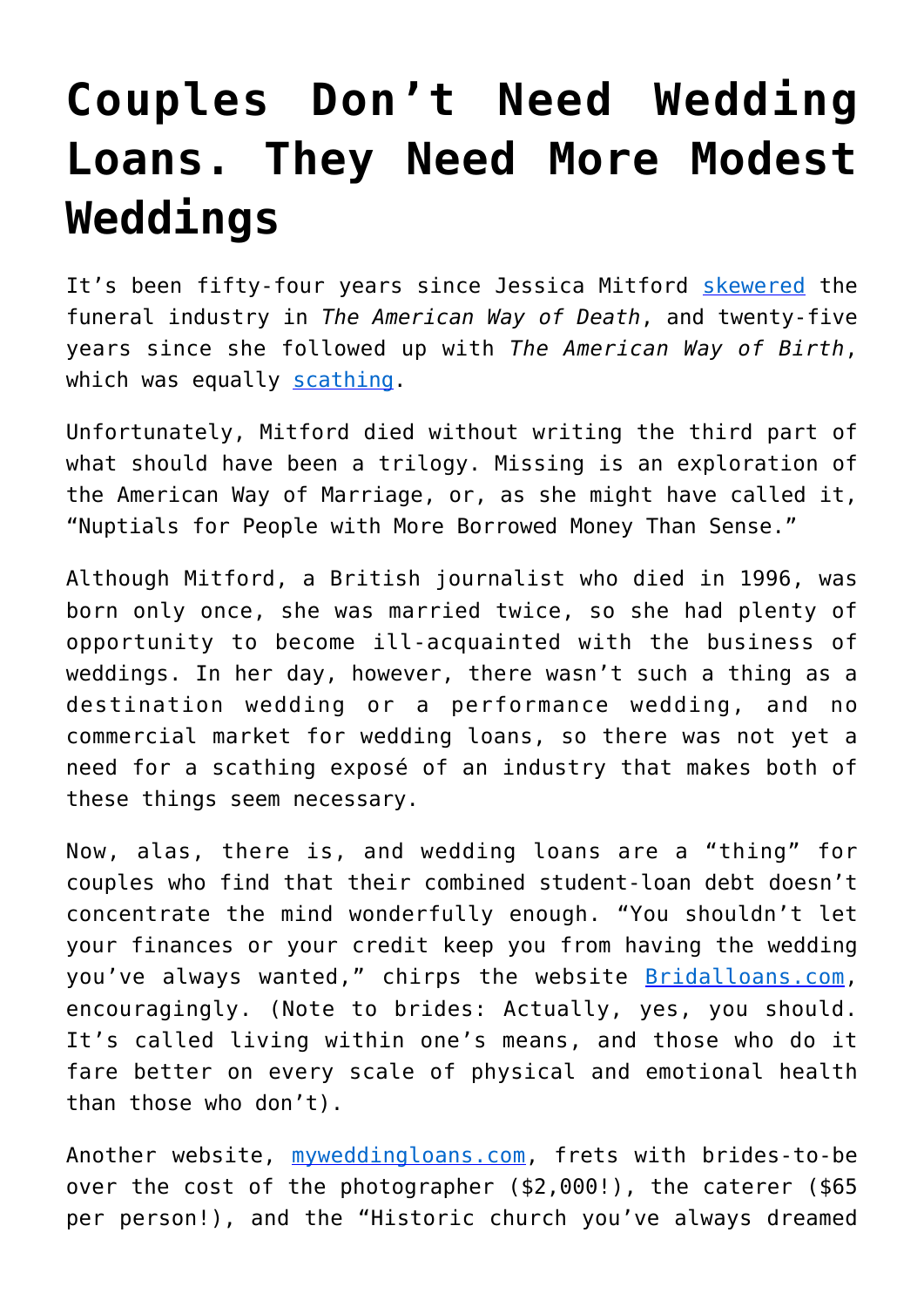of exchanging your vows in" (\$4,000!). You know, in case the [Mandarin Oriental](http://www.mandarinoriental.com/) isn't available. At least we now know what churches will be used for when the secularization of America is complete and the last Christians have chosen ["The Benedict](https://www.amazon.com/Benedict-Option-Strategy-Christians-Post-Christian/dp/0735213291) [Option"](https://www.amazon.com/Benedict-Option-Strategy-Christians-Post-Christian/dp/0735213291) that author Rod Dreher suggests.

Another trending feature of today's wedding industry is a honeymoon that precedes the wedding, called an "earlymoon." Brides and grooms say these are necessary breaks from the stress of planning their wedding and honeymoon.

ABC News recently [reported](http://abcnews.go.com/Lifestyle/earlymoons-latest-wedding-trend/story?id=48438576) on the phenomenon, having found one couple from Columbia, South Carolina, who dealt with the pressure of their upcoming nuptials and planned honeymoon in Spain by jetting off for an "earlymoon" to Paris. It gave them "the time and space to gain perspective" on their wedding, the couple said.

In ages past, that's what a period of engagement was for. There was also a hoary thing called premarital counseling, which is still required for the dwindling number of couples who regularly attend services at a church or a temple, and plan to be married there by a minister or rabbi that at least one of them has known for a couple of years.

But that was before "premarital" became a bad word, something judgmental associated with sex out of wedlock or, like "prenuptial," associated with the possibility of future divorce. A premarital or prenuptial honeymoon sounds sort of icky. An "earlymoon", however, conjures happiness, using the same trick of semantics that makes a blizzard sound exciting even though it's technically just four hours of wind and snow.

To the "earlymoon" couple from South Carolina, let me respectfully suggest: If you need to leave the country to gain perspective on your wedding, perhaps, just perhaps, you shouldn't be getting married just yet. And if it's not marriage, but the wedding itself that's stressing you out,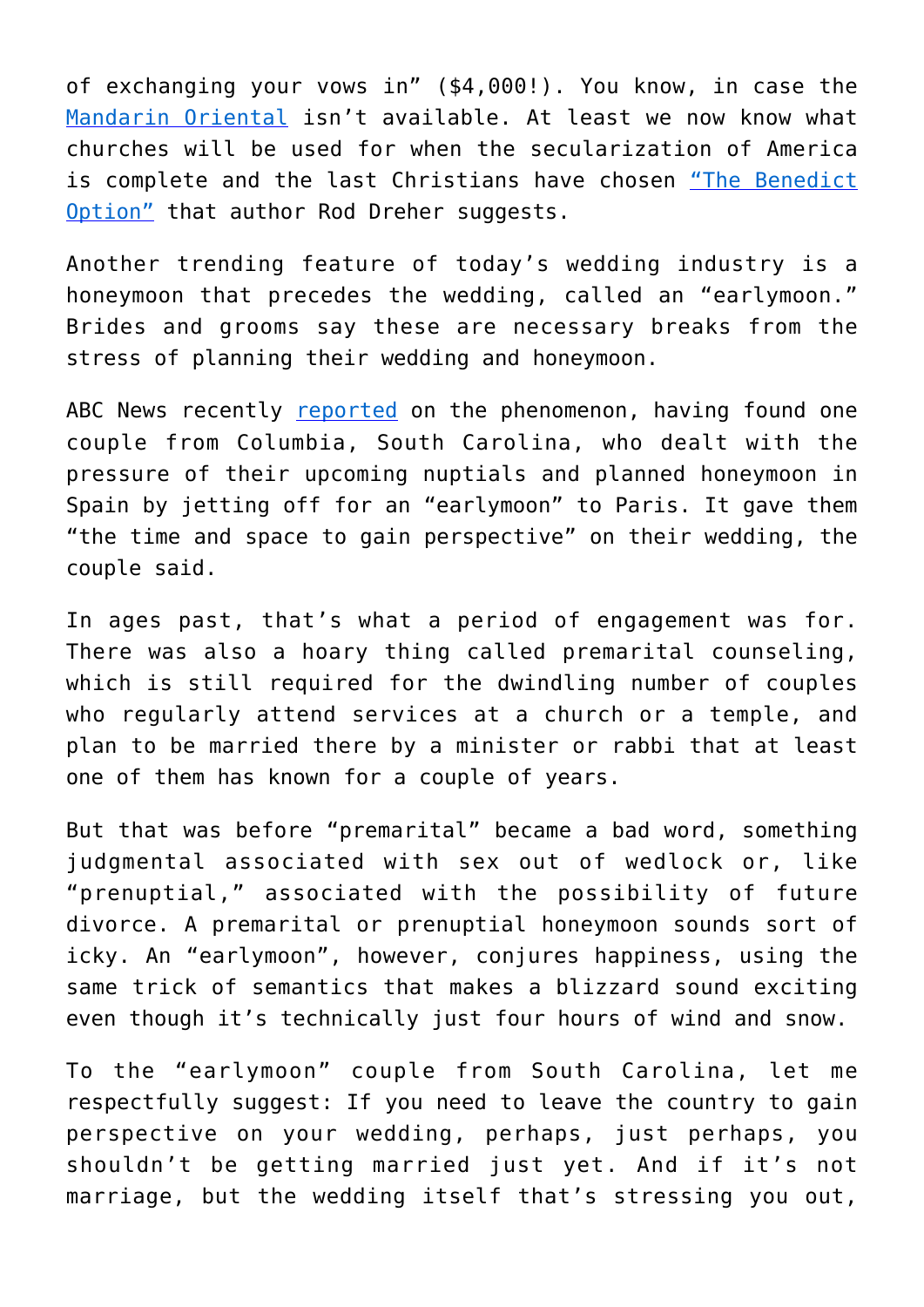perhaps you could dispense with the party and the party loan, and the pre-party loan, and just go off on a boat and [exchange](http://theoffice.wikia.com/wiki/Niagara) [vows](http://theoffice.wikia.com/wiki/Niagara) like Pam and Jim did on *The Office*.

Ridiculous as a "wedding loan" for young people carrying record levels of debt is, a "party loan" is even more absurd. But that's what a wedding is, once you've dispensed with the sacred parts of the service.

How did we get here? It's easy to point fingers at bridezillas and their mothers for creating a culture in which a \$35,000 wedding is the norm, but that lets other guilty people off the hook, such as the folks who throw elaborate themed parties for [one-year-olds](http://www.parenting.com/gallery/fun-ideas-for-babys-first-birthday-party), or those who turn dignified, purposeful old barns into ["party barns](https://www.bostonglobe.com/opinion/2014/07/06/party-barns-preservation-last-resort/IUYAdEJ7cV5CVGheWTHHiJ/story.html)".

"Any excuse for a party" used to be a joke; now it's a [lifestyle](http://www.partyexcuses.com/) for the perpetually deserving. One woman [writing](http://www.telegraph.co.uk/women/life/going-pre-wedding-early-moon-like-pippa-middleton-best-thing/) in defense of the "earlymoon" in *The Telegraph* (UK) registered disappointment that she and her fiancé didn't get the VIP service that sometimes accompanies an actual honeymoon. "Neither the airline staff nor hotel clerks we encountered seemed particularly moved whenever I animatedly (and pointedly) informed them we were on a pre-wedding honeymoon, resulting in a palpable lack of upgrades," she wrote.

One would think it's common sense that a stressful, expensive wedding that requires a loan and a pre-wedding vacation isn't a good idea for anyone involved. Also, a "pre-wedding honeymoon," which used to be something done privately, sometimes in seedy motels, perhaps isn't something one should brag about either.

"You might not be able to change the world, but at least you can embarrass the guilty," Mitford famously said. That, too, has changed since she died, and not for the better.

—